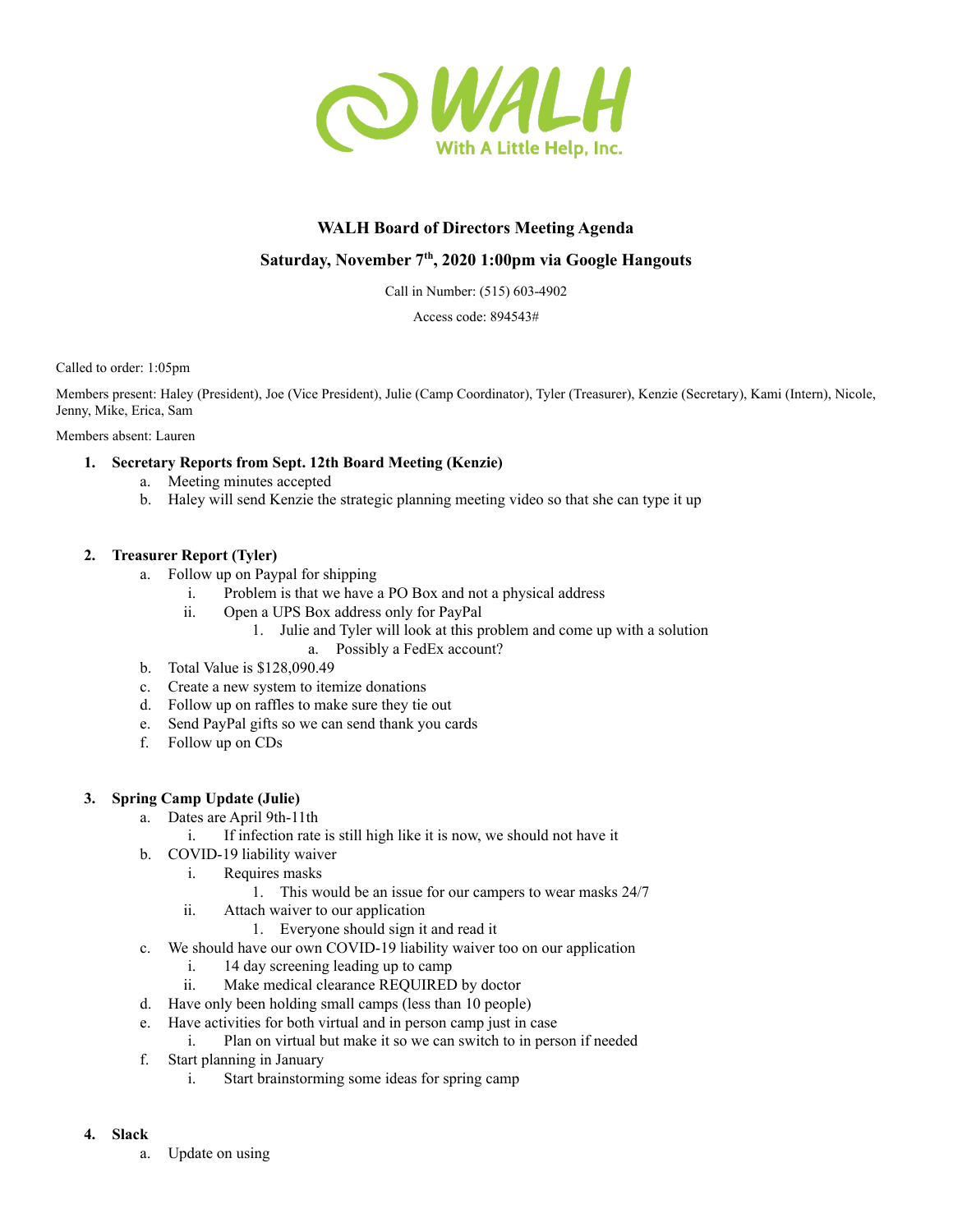- i. Everyone seems to like it
- ii. ASANA
	- 1. Jenny has trouble marking things as done
- iii. Great tool as messaging board
	- 1. Rather than Facebook Messenger
- b. Switching board to Slack as well?
	- i. Yes, move away from Facebook group and switch to Slack
	- ii. Meeting reminders on Slack

# **5. Committees**

- a. Review of committees
	- i. Bylaws Review
	- ii. Camp Planning
	- iii. Social Butterfly
		- 1. Halloween party was very fun
		- 2. Game night on Nov 14
		- 3. Next meeting is Nov 22nd at 4pm
			- a. Will discuss the possibility of doing secret santa
				- i. Need to discuss logistics
		- 4. December game night will be holiday themed
		- 5. Jan 9th New Years Eve party/game night
		- 6. Book club is going greata, very fun
			- a. Great turnout
		- 7. Even after we go back to in person camp, we should keep up with virtual activities
		- 8. Have a wide array of activities to attract more people
			- a. Craft night?
	- iv. Marketing
		- 1. Lauren is working on a camp flyer for recruitment
		- 2. Will start working on holiday fundraiser that will take place after Thanksgiving
		- 3. Emma is point person for all Facebook events
	- v. Recruitment
	- vi. Fundraising
- b. Appoint chairs and schedule meetings
	- i. Schedule meetings in the next few weeks
	- ii. Any goals that committees start should have an end date of camp
	- iii. Every board meeting the chairs will come on and report what their committee is working on

## **6. Strategic Goals**

- a. How would we like to proceed in achieving/tracking goals?
- i. Assign goals to committees first and then see which ones are leftover (possibly form a committee after that) b. What goals can be part of committees?
	- i. Haley will consolidate the list and then we will go from there and see which ones can be part of committee

## **7. Fundraising**

- a. Holiday fundraiser
	- i. End of November (right after Thanksgiving)
		- 1. Push on Giving Tuesday
		- 2. Run through the end of the year
	- ii. Holiday mailing asking for donations
	- iii. WALH is a family
		- 1. Kami will interview the Van Haren family
	- iv. Facebook fundraiser as well
- b. Logo fundraising opportunity (Erica)
	- i. One Mission
		- 1. Give them your logo (\$100 per color and logo) but then you get an \$100 credit to buy products
		- 2. They put it on products (tshirts, sweatshirts, mugs, bags, onesies, hoodies, etc.)
			- a. 40% of what you buy goes back to the organization